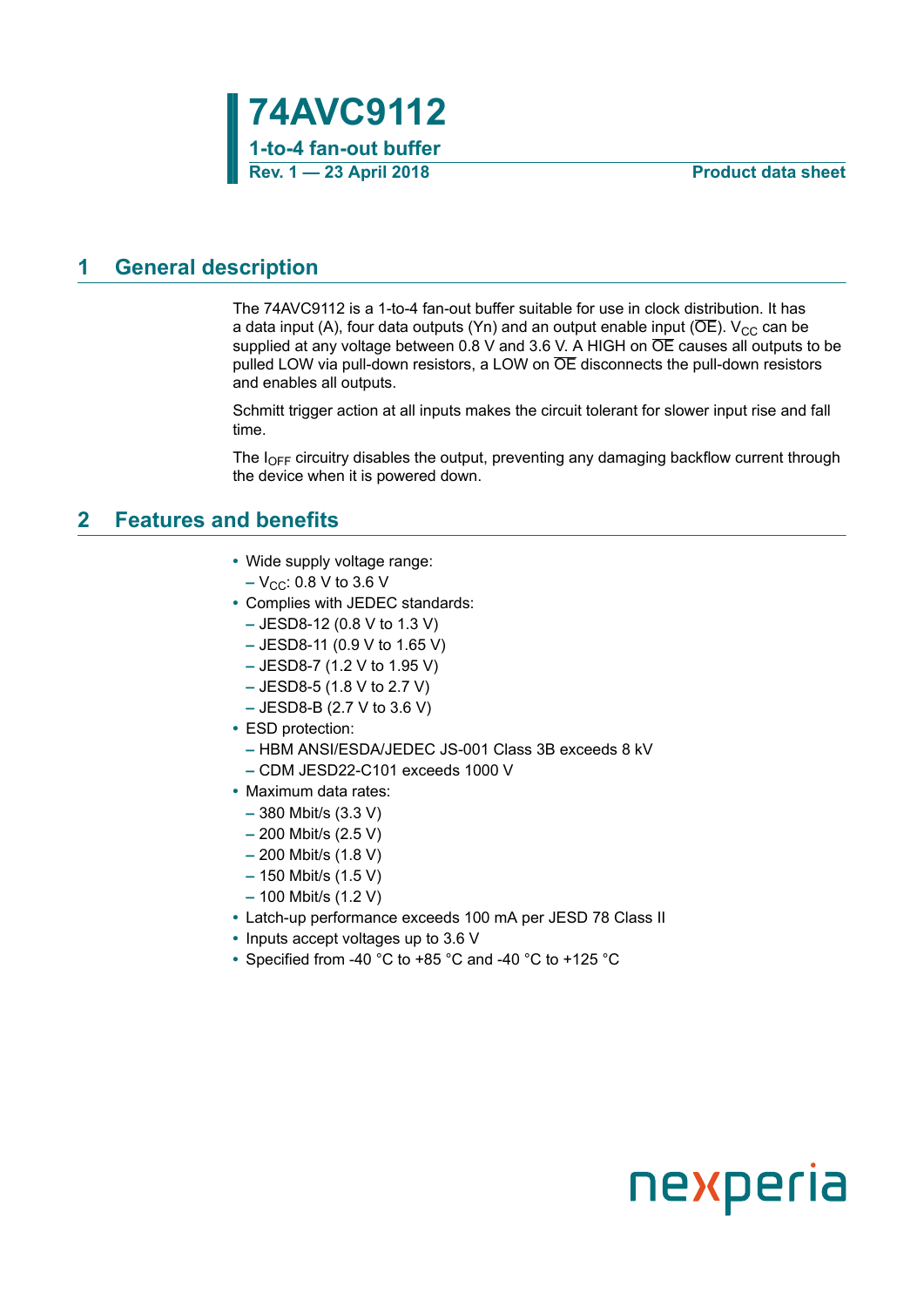## <span id="page-1-0"></span>**3 Ordering information**

|             | <b>Table 1. Ordering information</b> |                   |                                                                                                |                |  |  |  |  |
|-------------|--------------------------------------|-------------------|------------------------------------------------------------------------------------------------|----------------|--|--|--|--|
| Type number | Package                              |                   |                                                                                                |                |  |  |  |  |
|             | Temperature range                    | <b>Name</b>       | <b>Description</b>                                                                             | <b>Version</b> |  |  |  |  |
| 74AVC9112DC | $-40$ °C to +125 °C                  | VSSOP8            | plastic very thin shrink small outline package; 8 leads;<br>body width 2.3 mm                  | SOT765-1       |  |  |  |  |
| 74AVC9112GT | $-40$ °C to +125 °C                  | XSON <sub>8</sub> | plastic extremely thin small outline package; no leads;<br>8 terminals; body 1 x 1.95 x 0.5 mm | SOT833-1       |  |  |  |  |

## <span id="page-1-1"></span>**4 Marking**

| <b>Table 2. Marking codes</b> |                     |
|-------------------------------|---------------------|
| Type number                   | <b>Marking code</b> |
| 74AVC9112DC                   | <b>Bb</b>           |
| 74AVC9112GT                   | <b>Bb</b>           |

## <span id="page-1-2"></span>**5 Functional diagram**

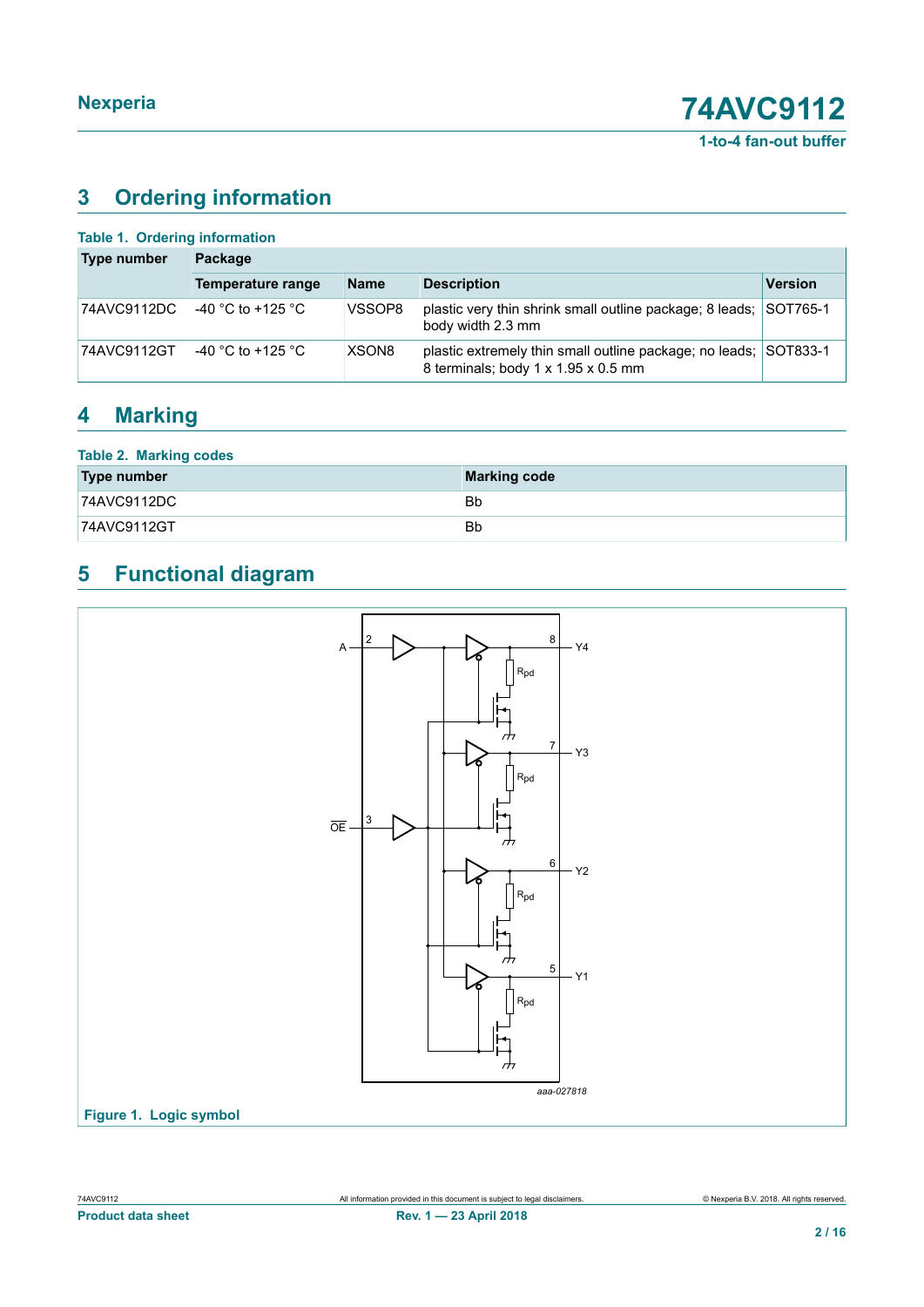## <span id="page-2-1"></span>**6 Pinning information**

## <span id="page-2-2"></span><span id="page-2-0"></span>**6.1 Pinning**



## <span id="page-2-3"></span>**6.2 Pin description**

| <b>Table 3. Pin description</b> |            |                                  |  |  |  |  |
|---------------------------------|------------|----------------------------------|--|--|--|--|
| Symbol                          | Pin        | <b>Description</b>               |  |  |  |  |
| $V_{\rm CC}$                    |            | supply voltage                   |  |  |  |  |
| ΙA                              |            | data input                       |  |  |  |  |
| <b>OE</b>                       | 3          | output enable input (active LOW) |  |  |  |  |
| <b>GND</b>                      |            | ground (0 V)                     |  |  |  |  |
| Y1, Y2, Y3, Y4                  | 5, 6, 7, 8 | data outputs                     |  |  |  |  |

## <span id="page-2-4"></span>**7 Functional description**

#### **Table 4. Function table [\[1\]](#page-2-0)**

| Inputs          |   | Output |
|-----------------|---|--------|
| $\overline{OE}$ | A | Yn     |
|                 |   |        |
|                 | Н | H      |
| н               | ↗ |        |

[1] H = HIGH voltage level;

L = LOW voltage level;

 $X =$  don't care.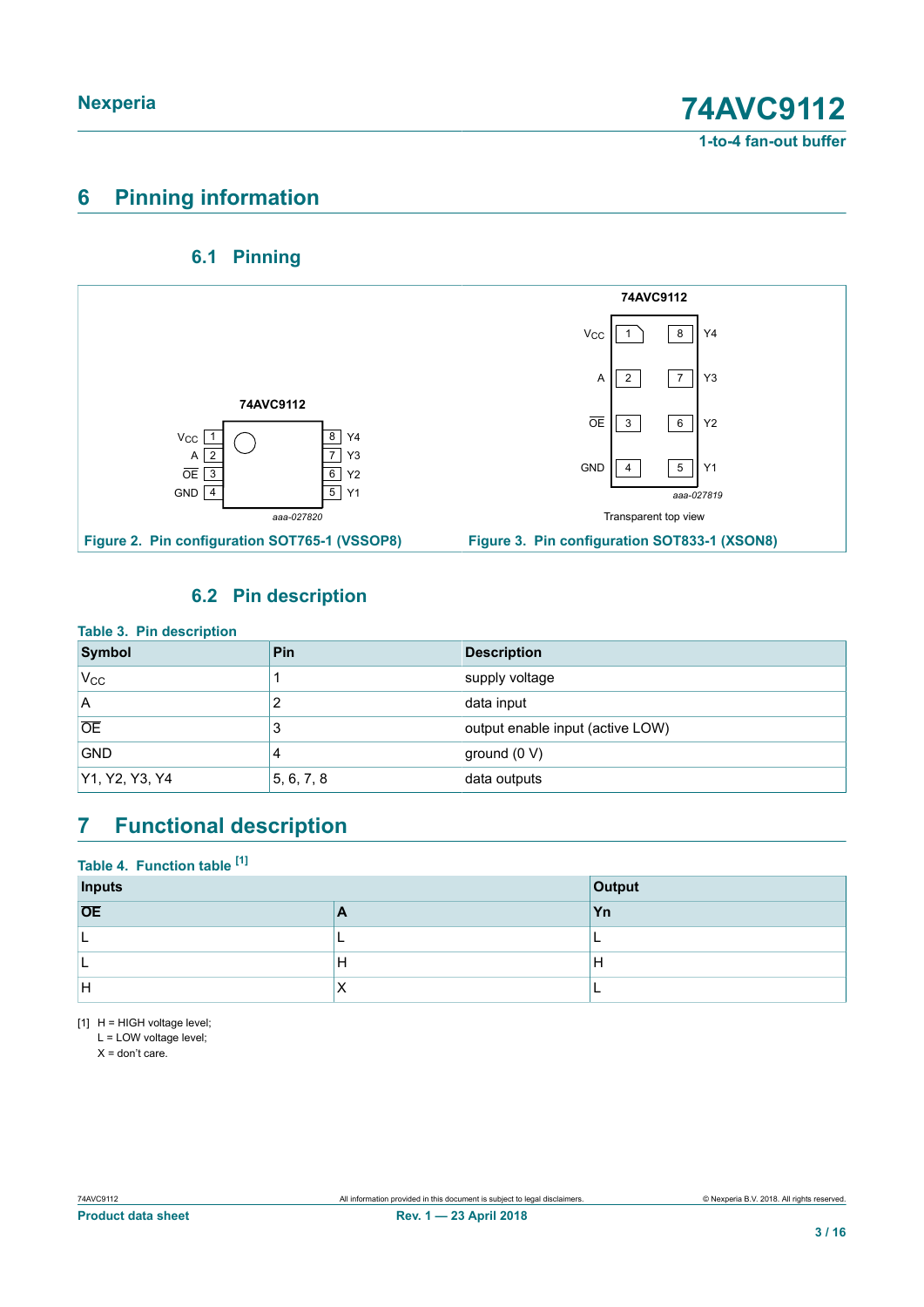## <span id="page-3-4"></span><span id="page-3-1"></span><span id="page-3-0"></span>**8 Limiting values**

#### <span id="page-3-3"></span><span id="page-3-2"></span>**Table 5. Limiting values**

In accordance with the Absolute Maximum Rating System (IEC 60134). Voltages are referenced to GND (ground = 0 V).

| Symbol           | <b>Parameter</b>        | <b>Conditions</b>                     | Min                      | <b>Max</b>               | <b>Unit</b>  |
|------------------|-------------------------|---------------------------------------|--------------------------|--------------------------|--------------|
| $V_{\rm CC}$     | supply voltage          |                                       | $-0.5$                   | $+4.6$                   | V            |
| $V_{1}$          | input voltage           | $[1]$                                 | $-0.5$                   | $+4.6$                   | V            |
| $V_{\rm O}$      | output voltage          | [1] [2]<br>$\overline{OE}$ = LOW      | $-0.5$                   | $V_{CC}$ + 0.5           | $\vee$       |
|                  |                         | [1]<br>$OE = HIGH$                    | $-0.5$                   | $+4.6$                   | V            |
| $ I_{IK} $       | input clamping current  | $V_1 < 0 V$                           | -50                      | $\overline{\phantom{a}}$ | mA           |
| $I_{OK}$         | output clamping current | $V_O < 0 V$                           | -50                      | $\overline{\phantom{a}}$ | mA           |
| $I_{\rm O}$      | output current          | $V_{\Omega}$ = 0 V to $V_{\text{CC}}$ | $\overline{\phantom{a}}$ | ±50                      | mA           |
| $I_{\rm CC}$     | supply current          |                                       |                          | 100                      | mA           |
| <b>I</b> GND     | ground current          |                                       | $-100$                   | $\overline{\phantom{a}}$ | mA           |
| $T_{\text{stg}}$ | storage temperature     |                                       | -65                      | $+150$                   | $^{\circ}$ C |
| $P_{\text{tot}}$ | total power dissipation | $T_{amb}$ = -40 °C to +125 °C         |                          |                          |              |
|                  |                         | $[3]$<br>SOT765-1 package             |                          | 250                      | mW           |
|                  |                         | $[4]$<br>SOT833-1 package             |                          | 250                      | mW           |

[1] The minimum input voltage ratings and output voltage ratings may be exceeded if the input and output current ratings are observed.

 $[2]$   $V_{CC}$  + 0.5 V should not exceed 4.6 V.

[3] For SOT765-1 package: above 99 °C, the value of  $\mathsf{P}_{\mathsf{tot}}$  derates linearly with 4.9 mW/K.

[4] For SOT833-1 package: above 68 °C, the value of  $P_{\text{tot}}$  derates linearly with 3.1 mW/K.

## <span id="page-3-5"></span>**9 Recommended operating conditions**

#### **Table 6. Recommended operating conditions**

| Symbol                      | <b>Parameter</b>                    | <b>Conditions</b>         | Min | <b>Max</b>   | <b>Unit</b> |
|-----------------------------|-------------------------------------|---------------------------|-----|--------------|-------------|
| $V_{\rm CC}$                | supply voltage                      |                           | 0.8 | 3.6          | $\vee$      |
| V <sub>1</sub>              | input voltage                       |                           | 0   | 3.6          | v           |
| $V_{\rm O}$                 | output voltage                      | $\overline{OE}$ = LOW     | 0   | $V_{\rm CC}$ | V           |
|                             |                                     | $\overline{OE}$ = HIGH    | 0   | 3.6          | v           |
| $\mathsf{T}_{\mathsf{amb}}$ | ambient temperature                 |                           | -40 | $+125$       | $^{\circ}C$ |
| $\Delta t/\Delta V$         | input transition rise and fall rate | $V_{CC}$ = 0.8 V to 3.6 V | 0   | 200          | ns/V        |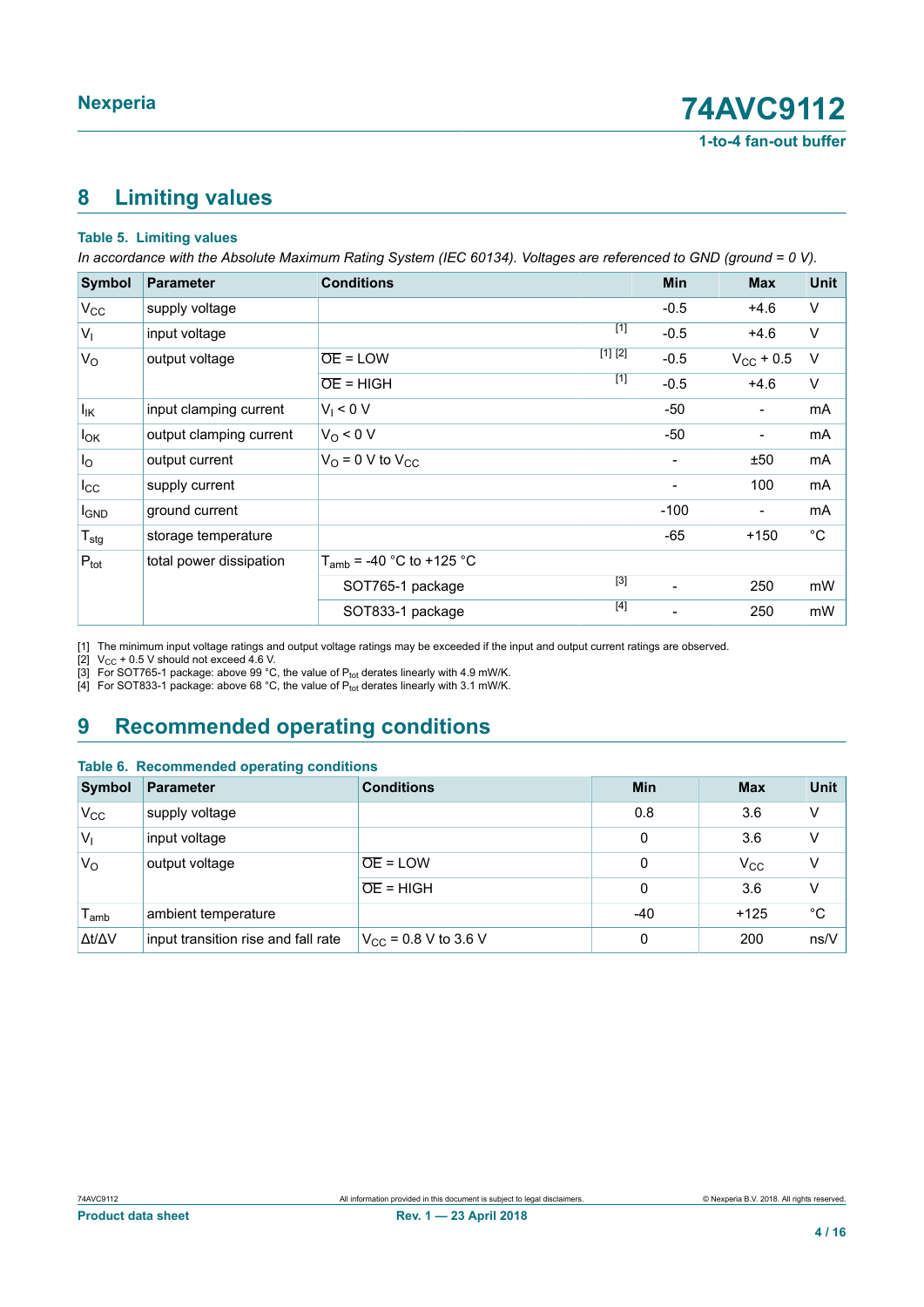## <span id="page-4-0"></span>**10 Static characteristics**

#### **Table 7. Static characteristics**

*At recommended operating conditions; voltages are referenced to GND (ground = 0 V).*

| <b>Symbol</b>  | <b>Parameter</b>          | <b>Conditions</b>                                                                |                              | $T_{amb}$ = 25 °C |                |    |  |
|----------------|---------------------------|----------------------------------------------------------------------------------|------------------------------|-------------------|----------------|----|--|
|                |                           |                                                                                  | <b>Min</b>                   | <b>Typ</b>        | <b>Max</b>     |    |  |
| $V_{OH}$       | HIGH-level output voltage | $V_1 = V_{1H}$ or $V_{II}$                                                       |                              |                   |                |    |  |
|                |                           | $I_{\text{O}}$ = -1.5 mA; $V_{\text{CC}}$ = 0.8 V                                |                              | 0.69              |                | V  |  |
| $V_{OL}$       | LOW-level output voltage  | $V_1 = V_{1H}$ or $V_{II}$                                                       |                              |                   |                |    |  |
|                |                           | $I_{\text{O}}$ = 1.5 mA; $V_{\text{CC}}$ = 0.8 V                                 | $\overline{\phantom{a}}$     | 0.07              | $\overline{a}$ | V  |  |
| h              | input leakage current     | A, $\overline{OE}$ input; $V_1 = 0$ V or 3.6 V;<br>$V_{\rm CC}$ = 0.8 V to 3.6 V | $\blacksquare$               | ±0.025            | ±0.25          | μA |  |
| loff           | power-off leakage current | V <sub>1</sub> or V <sub>0</sub> = 0 V to 3.6 V; V <sub>CC</sub> = 0 V           | $\qquad \qquad \blacksquare$ | ±0.1              | ±1             | μA |  |
| $R_{pd}$       | pull-down resistance      |                                                                                  | $\overline{\phantom{a}}$     | 50                | ۰              | kΩ |  |
| C <sub>1</sub> | input capacitance         | A, $\overline{OE}$ input; $V_1 = 0$ V or 3.3 V;<br>$V_{\rm CC}$ = 3.3 V          | $\blacksquare$               | 1.2               | -              | pF |  |
| C <sub>O</sub> | output capacitance        | Yn; $V_O$ = 3.3 V or 0 V; $V_{CC}$ = 3.3 V                                       |                              | 4.7               |                | рF |  |

#### **Table 8. Static characteristics**

*At recommended operating conditions; voltages are referenced to GND (ground = 0 V).*

|                 | Symbol Parameter                           | <b>Conditions</b>                                    |                          | $T_{amb}$ = -40 °C to +85 °C | $T_{amb}$ = -40 °C to +125 °C Unit |                              |        |
|-----------------|--------------------------------------------|------------------------------------------------------|--------------------------|------------------------------|------------------------------------|------------------------------|--------|
|                 |                                            |                                                      | Min                      | <b>Max</b>                   | <b>Min</b>                         | <b>Max</b>                   |        |
| V <sub>IH</sub> | HIGH-level input $ A, \overline{OE}$ input |                                                      |                          |                              |                                    |                              |        |
|                 | voltage                                    | $V_{\rm CC}$ = 0.8 V                                 | $0.70V_{CC}$             | $\overline{\phantom{a}}$     | $0.70V_{CC}$                       | $\overline{\phantom{a}}$     | V      |
|                 |                                            | $V_{CC}$ = 1.1 V to 1.95 V                           | $0.65V_{CC}$             | $\overline{\phantom{a}}$     | $0.65V_{CC}$                       | $\overline{\phantom{a}}$     | $\vee$ |
|                 |                                            | $V_{\text{CC}}$ = 2.3 V to 2.7 V                     | 1.6                      | $\overline{\phantom{a}}$     | 1.6                                |                              | V      |
|                 |                                            | $V_{CC}$ = 3.0 V to 3.6 V                            | 2                        | $\qquad \qquad \blacksquare$ | 2                                  | $\blacksquare$               | $\vee$ |
| $V_{IL}$        | LOW-level input                            | A, OE input                                          |                          |                              |                                    |                              |        |
|                 | voltage                                    | $V_{CC}$ = 0.8 V                                     | $\blacksquare$           | $0.30V_{CC}$                 | $\overline{\phantom{a}}$           | $0.30V_{CC}$                 | V      |
|                 |                                            | $V_{\text{CC}}$ = 1.1 V to 1.95 V                    | $\blacksquare$           | $0.35V_{CC}$                 | $\overline{\phantom{a}}$           | $0.35V_{CC}$                 | V      |
|                 |                                            | $V_{CC}$ = 2.3 V to 2.7 V                            | $\overline{\phantom{a}}$ | 0.7                          | $\overline{\phantom{a}}$           | 0.7                          | $\vee$ |
|                 |                                            | $V_{CC}$ = 3.0 V to 3.6 V                            | $\overline{\phantom{a}}$ | 0.8                          | $\overline{\phantom{a}}$           | 0.8                          | $\vee$ |
| $V_{OH}$        | <b>HIGH-level</b>                          | $V_1 = V_{1H}$ or $V_{II}$                           |                          |                              |                                    |                              |        |
|                 | output voltage                             | $I_{\Omega}$ = -100 µA;<br>$V_{CC}$ = 0.8 V to 3.6 V | $V_{CC} - 0.1$           | $\overline{\phantom{a}}$     | $V_{CC} - 0.1$                     |                              | $\vee$ |
|                 |                                            | $IO$ = -3 mA; $VCC$ = 1.1 V                          | 0.85                     | $\qquad \qquad -$            | 0.85                               | $\overline{\phantom{a}}$     | $\vee$ |
|                 |                                            | $I_{\rm O}$ = -6 mA; $V_{\rm CC}$ = 1.4 V            | 1.05                     | $\overline{\phantom{a}}$     | 1.05                               | $\qquad \qquad \blacksquare$ | $\vee$ |
|                 |                                            | $IO$ = -8 mA; $VCC$ = 1.65 V                         | 1.2                      |                              | 1.2                                |                              | $\vee$ |
|                 |                                            | $I_{\rm O}$ = -9 mA; $V_{\rm CC}$ = 2.3 V            | 1.75                     | $\overline{\phantom{a}}$     | 1.75                               |                              | V      |
|                 |                                            | $I_{\Omega}$ = -12 mA; $V_{\text{CC}}$ = 3.0 V       | 2.3                      | $\qquad \qquad -$            | 2.3                                | $\overline{\phantom{a}}$     | $\vee$ |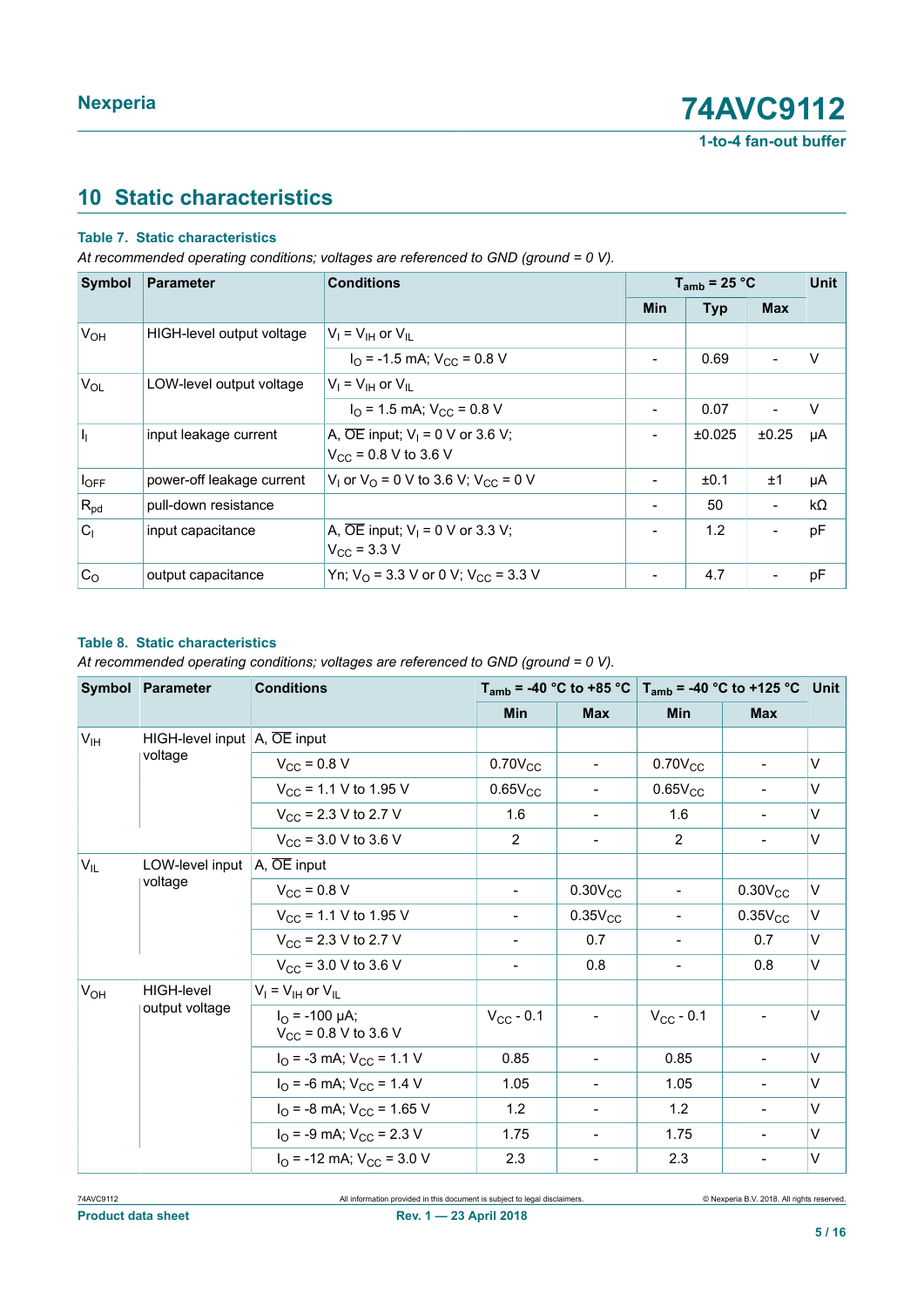#### **1-to-4 fan-out buffer**

<span id="page-5-0"></span>

| <b>Symbol Parameter</b> |                              | <b>Conditions</b>                                                                   |                          | $T_{amb}$ = -40 °C to +85 °C | $T_{amb}$ = -40 °C to +125 °C Unit |            |        |
|-------------------------|------------------------------|-------------------------------------------------------------------------------------|--------------------------|------------------------------|------------------------------------|------------|--------|
|                         |                              |                                                                                     | <b>Min</b>               | <b>Max</b>                   | <b>Min</b>                         | <b>Max</b> |        |
| <b>V<sub>OL</sub></b>   | LOW-level                    | $V_I = V_{IH}$ or $V_{IL}$                                                          |                          |                              |                                    |            |        |
|                         | output voltage               | $I_{\Omega}$ = 100 µA;<br>$V_{CC}$ = 0.8 V to 3.6 V                                 |                          | 0.1                          |                                    | 0.1        | V      |
|                         |                              | $I_{\text{O}}$ = 3 mA; $V_{\text{CC}}$ = 1.1 V                                      |                          | 0.25                         | $\overline{\phantom{0}}$           | 0.25       | $\vee$ |
|                         |                              | $I_{\text{O}}$ = 6 mA; $V_{\text{CC}}$ = 1.4 V                                      |                          | 0.35                         |                                    | 0.35       | $\vee$ |
|                         |                              | $I_{\Omega}$ = 8 mA; $V_{\text{CC}}$ = 1.65 V                                       |                          | 0.45                         |                                    | 0.45       | $\vee$ |
|                         |                              | $IO$ = 9 mA; $VCC$ = 2.3 V                                                          |                          | 0.55                         |                                    | 0.55       | V      |
|                         |                              | $I_{\Omega}$ = 12 mA; $V_{\text{CC}}$ = 3.0 V                                       |                          | 0.7                          |                                    | 0.7        | V      |
| h                       | input leakage<br>current     | A, $\overline{OE}$ input; $V_1 = 0$ V or 3.6 V;<br>$V_{\text{CC}}$ = 0.8 V to 3.6 V |                          | ±1                           |                                    | ±5         | μA     |
| <b>I</b> OFF            | power-off<br>leakage current | $V_1$ or $V_0$ = 0 V to 3.6 V; $V_{CC}$ = 0 V                                       | $\overline{\phantom{a}}$ | ±5                           | $\overline{\phantom{0}}$           | ±30        | μA     |
| $I_{\rm CC}$            | supply current               | $V_1 = 0$ V or $V_{CC}$ ; $I_0 = 0$ A;<br>$V_{CC}$ = 0.8 V to 3.6 V                 |                          | 8                            |                                    | 50         | μA     |

## <span id="page-5-1"></span>**11 Dynamic characteristics**

#### **Table 9. Typical dynamic characteristics [\[1\]](#page-5-0)**

Voltages are referenced to GND (ground = 0 V); for test circuit, see [Figure 6](#page-8-0); for waveforms, see [Figure 4](#page-7-0) and [Figure 5](#page-7-1).

| Symbol           | Parameter         | <b>Conditions</b>     | $T_{amb}$ = 25 °C; V <sub>CC</sub> = 0.8 V | Unit |
|------------------|-------------------|-----------------------|--------------------------------------------|------|
| $t_{\text{pd}}$  | propagation delay | A to Yn               | 31                                         | ns   |
| t <sub>dis</sub> | disable time      | $OE$ to $Yn$          | 25                                         | ns   |
| t <sub>en</sub>  | enable time       | $\overline{OE}$ to Yn | 36                                         | ns   |

[1]  $t_{pd}$  is the same as  $t_{PLH}$  and  $t_{PHL}$ ;

 $t_{dis}$  is the same as  $t_{PLZ}$  and  $t_{PHZ}$ ;

 $t_{en}$  is the same as  $t_{PZL}$  and  $t_{PZH}$ .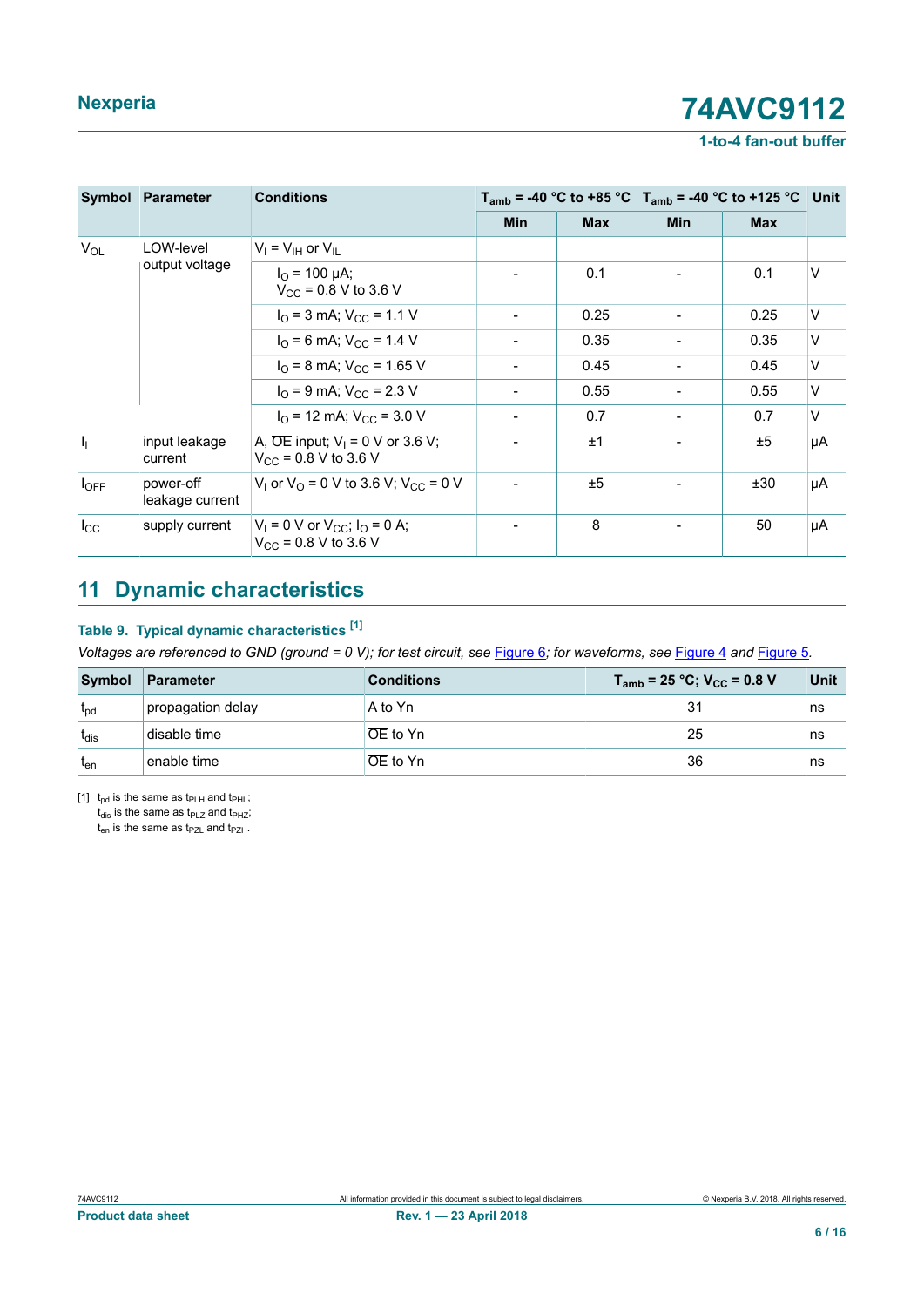**1-to-4 fan-out buffer**

#### <span id="page-6-0"></span>**Table 10. Dynamic characteristics [\[1\]](#page-6-0)**

Voltages are referenced to GND (ground = 0 V); for test circuit, see [Figure 6](#page-8-0); for waveforms, see [Figure 4](#page-7-0) and [Figure 5](#page-7-1).

<span id="page-6-1"></span>

| <b>Symbol</b>   | <b>Conditions</b><br><b>Parameter</b> |                       |                          | $V_{CC}$   |                          |            |     |              |                          |             | Unit                     |             |    |
|-----------------|---------------------------------------|-----------------------|--------------------------|------------|--------------------------|------------|-----|--------------|--------------------------|-------------|--------------------------|-------------|----|
|                 |                                       |                       | 1.2 V±0.1 V              |            | 1.5 V±0.1 V              |            |     | 1.8 V±0.15 V |                          | 2.5 V±0.2 V |                          | 3.3 V±0.3 V |    |
|                 |                                       |                       | Min                      | <b>Max</b> | <b>Min</b>               | <b>Max</b> | Min | <b>Max</b>   | <b>Min</b>               | <b>Max</b>  | <b>Min</b>               | <b>Max</b>  |    |
|                 | $T_{amb}$ = -40 °C to +85 °C          |                       |                          |            |                          |            |     |              |                          |             |                          |             |    |
| t <sub>pd</sub> | propagation<br>delay                  | A to Yn               | 0.9                      | 14.7       | 0.7                      | 9.5        | 0.6 | 7.6          | 0.5                      | 5.4         | 0.4                      | 4.4         | ns |
| $t_{dis}$       | disable time                          | $\overline{OE}$ to Yn | 1.0                      | 14.7       | 0.8                      | 9.7        | 0.8 | 8.8          | 0.6                      | 6.5         | 0.7                      | 6.9         | ns |
| $t_{en}$        | enable time                           | $\overline{OE}$ to Yn | 1.0                      | 15.8       | 0.7                      | 9.9        | 0.6 | 7.9          | 0.5                      | 5.5         | 0.5                      | 4.5         | ns |
| $t_{sk(o)}$     | output skew<br>time                   | between any<br>output | $\overline{\phantom{a}}$ | 0.7        | $\overline{\phantom{0}}$ | 0.4        |     | 0.3          | $\overline{\phantom{a}}$ | 0.2         | $\overline{\phantom{a}}$ | 0.2         | ns |
|                 | $T_{amb}$ = -40 °C to +125 °C         |                       |                          |            |                          |            |     |              |                          |             |                          |             |    |
| $t_{\rm pd}$    | propagation<br>delay                  | A to Yn               | 0.9                      | 15.7       | 0.7                      | 10.4       | 0.6 | 8.3          | 0.5                      | 5.9         | 0.4                      | 4.9         | ns |
| $t_{dis}$       | disable time                          | $\overline{OE}$ to Yn | 1.0                      | 16.5       | 0.8                      | 11.0       | 0.8 | 10.0         | 0.6                      | 7.5         | 0.7                      | 7.7         | ns |
| $t_{en}$        | enable time                           | OE to Yn              | 1.0                      | 16.9       | 0.7                      | 10.9       | 0.6 | 8.7          | 0.6                      | 6.1         | 0.5                      | 4.9         | ns |
| $t_{sk(o)}$     | output skew<br>time                   | between any<br>output | $\overline{\phantom{a}}$ | 0.9        | $\overline{\phantom{0}}$ | 0.5        |     | 0.4          | $\overline{\phantom{a}}$ | 0.3         | $\overline{\phantom{a}}$ | 0.2         | ns |

[1]  $t_{pd}$  is the same as  $t_{PLH}$  and  $t_{PHL}$ ;

 $t_{dis}$  is the same as  $t_{PLZ}$  and  $t_{PHZ}$ ;

 $t_{en}$  is the same as  $t_{PZL}$  and  $t_{PZH}$ .

## **Table 11. Typical power dissipation capacitance at <sup>T</sup>amb = 25 °C [\[1\]](#page-6-0) [\[2\]](#page-6-1)**

| Symbol   | <b>Parameter</b>  | <b>Conditions</b>    | $\mathsf{v}_\mathsf{cc}$ |      |      | Unit |      |      |    |
|----------|-------------------|----------------------|--------------------------|------|------|------|------|------|----|
|          |                   |                      | 0.8V                     | 1.2V | 1.5V | 1.8V | 2.5V | 3.3V |    |
| $C_{PD}$ | power dissipation | Yn; outputs enabled  | 35                       | 35   | 36   | 37   | 40   | 45   | pF |
|          | capacitance       | Yn; outputs disabled | 2.0                      | 2.2  | 2.3  | 2.4  | 2.6  | 2.7  | pF |

[1]  $C_{PD}$  is used to determine the dynamic power dissipation (P<sub>D</sub> in  $\mu$ W).

 $P_D = C_{PD} \times V_{CC}^2 \times f_i + \Sigma (C_L \times V_{CC}^2 \times f_0)$  where:

fi = input frequency in MHz;

 $f_0$  = output frequency in MHz;

 $C_L$  = load capacitance in pF;

 $V_{CC}$  = supply voltage in V;

 $\Sigma(C_L \times V_{CC}^2 \times f_0) = \text{sum of the outputs.}$ 

[2]  $f_i = 10 \text{ MHz}$ ;

 $V_{I}$  = GND to  $V_{CC}$ ;

- $t_r = t_f = 1$  ns;  $C_L = 0$  pF;
- $R_L = \infty$  Ω.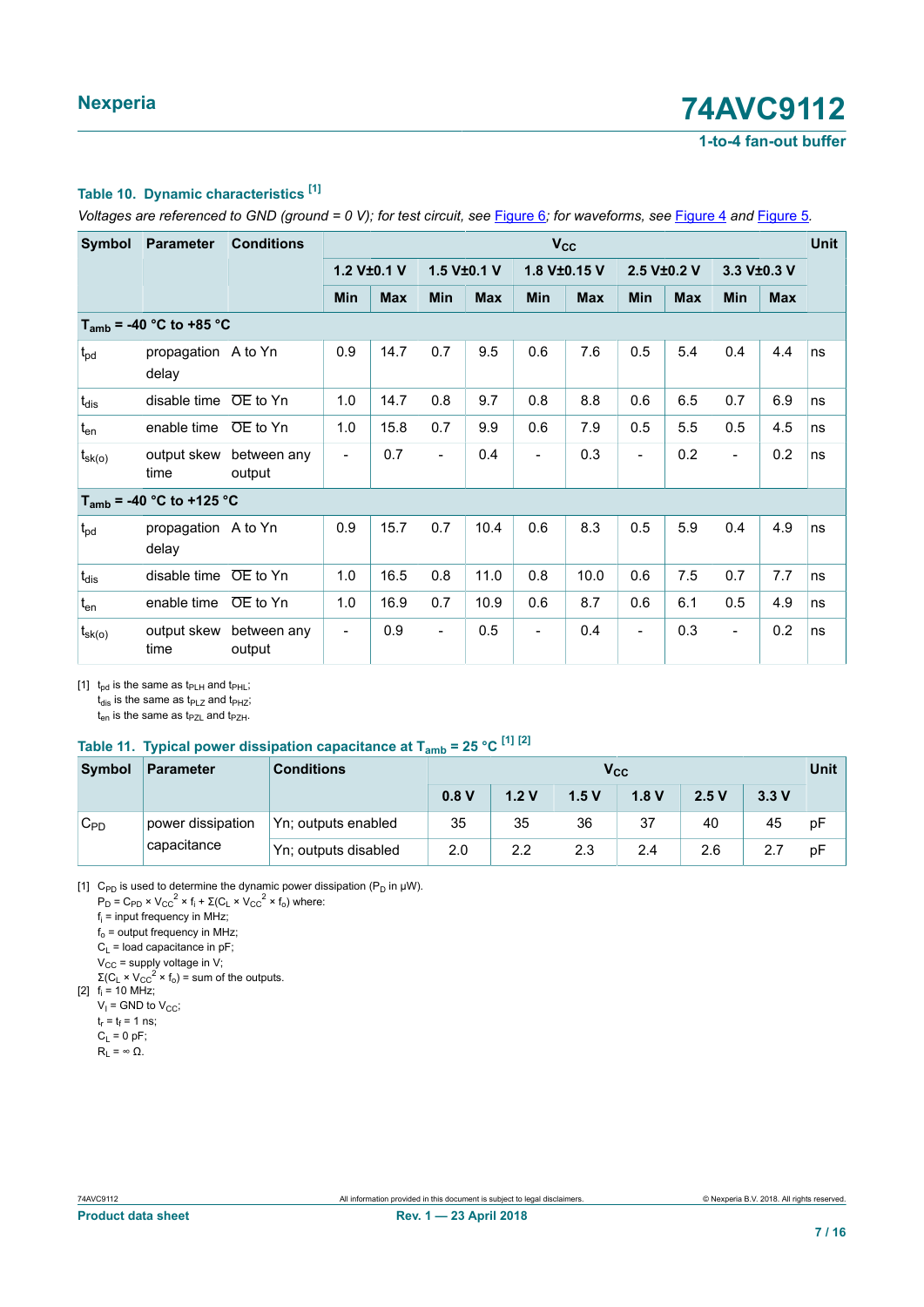**Nexperia 74AVC9112 1-to-4 fan-out buffer**

## <span id="page-7-3"></span>**11.1 Waveforms and test circuit**

<span id="page-7-0"></span>



<span id="page-7-1"></span>

#### <span id="page-7-2"></span>**Figure 5. Enable and disable times**

#### **Table 12. Measurement points**

| <b>Supply voltage</b>  | Input       | Output      |                   |                          |  |
|------------------------|-------------|-------------|-------------------|--------------------------|--|
| $V_{\rm CC}$           | Vм          | Vм          | $V_{\rm X}$       | $V_{Y}$                  |  |
| $\vert$ 0.8 V to 1.6 V | $0.5V_{CC}$ | $0.5V_{CC}$ | $V_{OL}$ + 0.1 V  | V <sub>OH</sub> - 0.1 V  |  |
| 1.65 V to 2.7 V        | $0.5V_{CC}$ | $0.5V_{CC}$ | $V_{OL}$ + 0.15 V | V <sub>OH</sub> - 0.15 V |  |
| $3.0 V$ to 3.6 V       | $0.5V_{CC}$ | $0.5V_{CC}$ | $V_{OL}$ + 0.3 V  | V <sub>OH</sub> - 0.3 V  |  |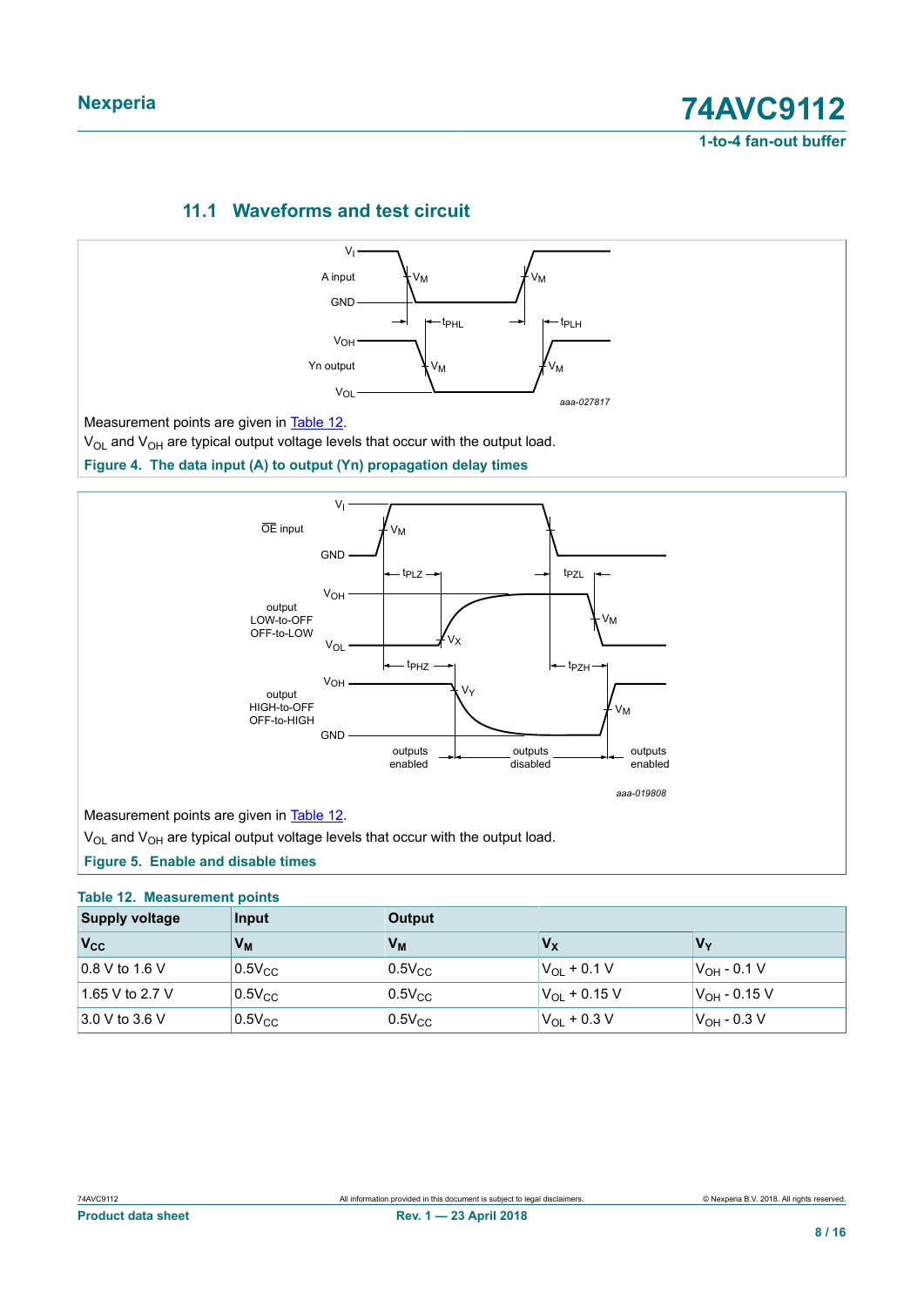#### **1-to-4 fan-out buffer**

<span id="page-8-2"></span><span id="page-8-0"></span>

<span id="page-8-1"></span>

| Table 13. Test data |  |  |  |
|---------------------|--|--|--|
|---------------------|--|--|--|

| <b>Supply voltage</b>  | Input        |                           | Load                      |              | $\mathsf{V}_{\mathsf{EXT}}$ |                                     |                       |
|------------------------|--------------|---------------------------|---------------------------|--------------|-----------------------------|-------------------------------------|-----------------------|
| $V_{\rm CC}$           | $V_{1}$      | $\Delta t/\Delta V^{[1]}$ | $\mathbf{C}_{\mathsf{L}}$ | $R_L$        | <b>TPLH, TPHL</b>           | t <sub>PZH</sub> , t <sub>PHZ</sub> | $t_{PZL}$ , $t_{PLZ}$ |
| $\vert$ 0.8 V to 1.6 V | $V_{\rm CC}$ | $≤ 1.0$ ns/V              | 15pF                      | 2 k $\Omega$ | open                        | <b>GND</b>                          | $2V_{CC}$             |
| 1.65 V to 2.7 V        | $V_{CC}$     | $≤ 1.0$ ns/V              | 15pF                      | 2 k $\Omega$ | open                        | <b>GND</b>                          | $2V_{CC}$             |
| $3.0 V$ to 3.6 V       | $V_{\rm CC}$ | $≤ 1.0$ ns/V              | 15pF                      | 2 k $\Omega$ | open                        | <b>GND</b>                          | $2V_{CC}$             |

[1] dV/dt ≥ 1.0 V/ns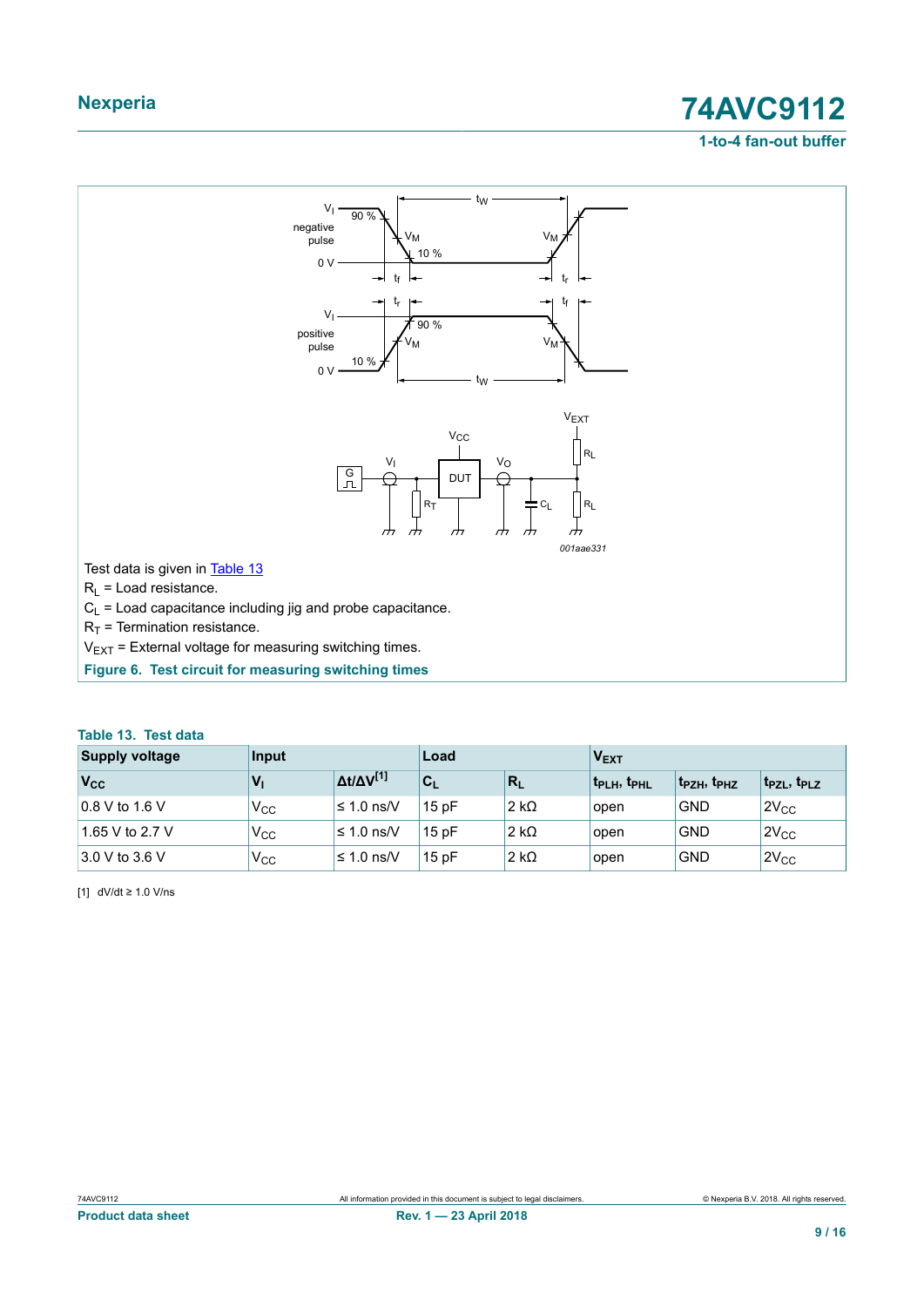

### <span id="page-9-0"></span>**11.2 Typical propagation delay characteristics**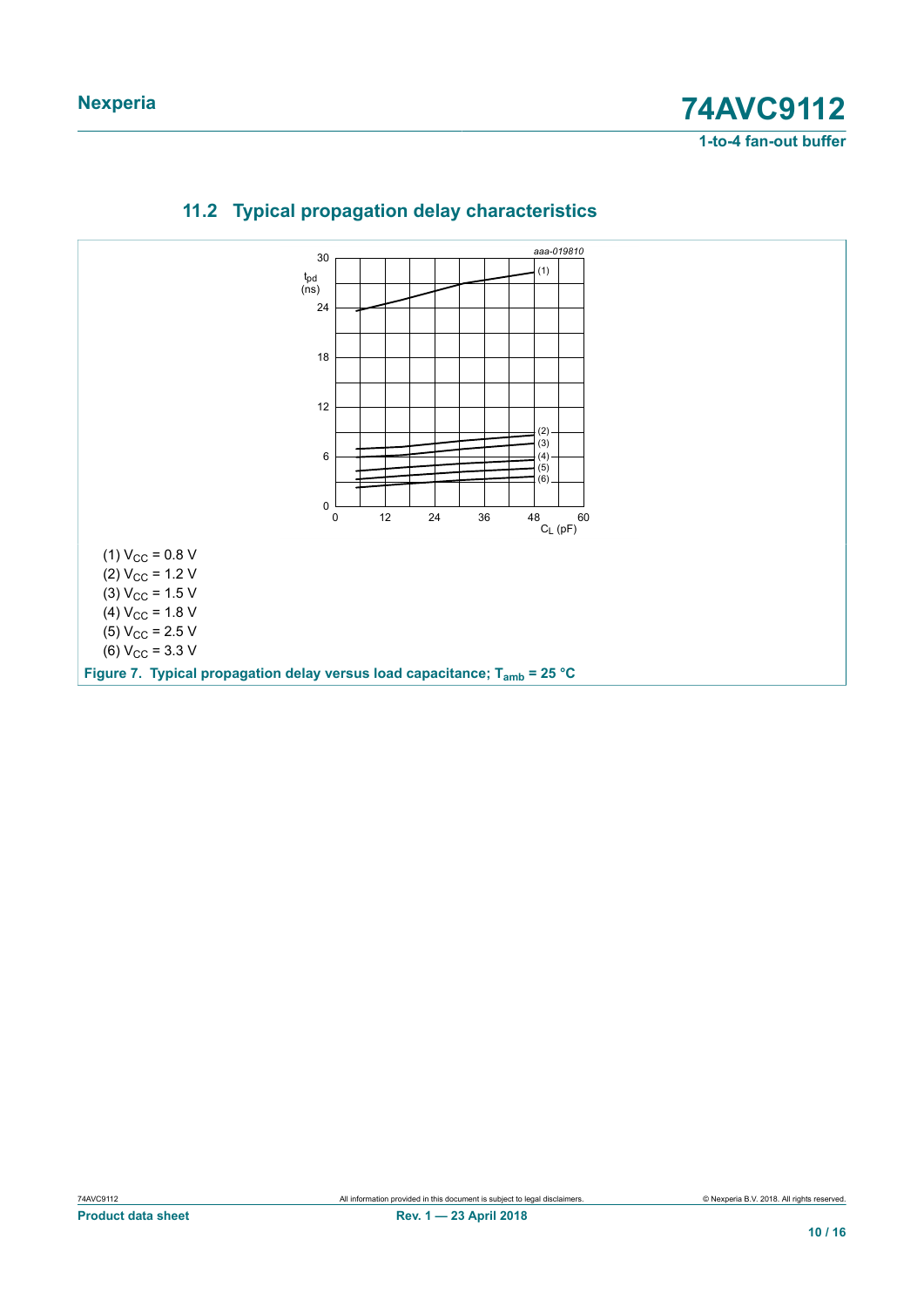**1-to-4 fan-out buffer**

## <span id="page-10-0"></span>**12 Package outline**



**Figure 8. Package outline SOT765-1 (VSSOP8)**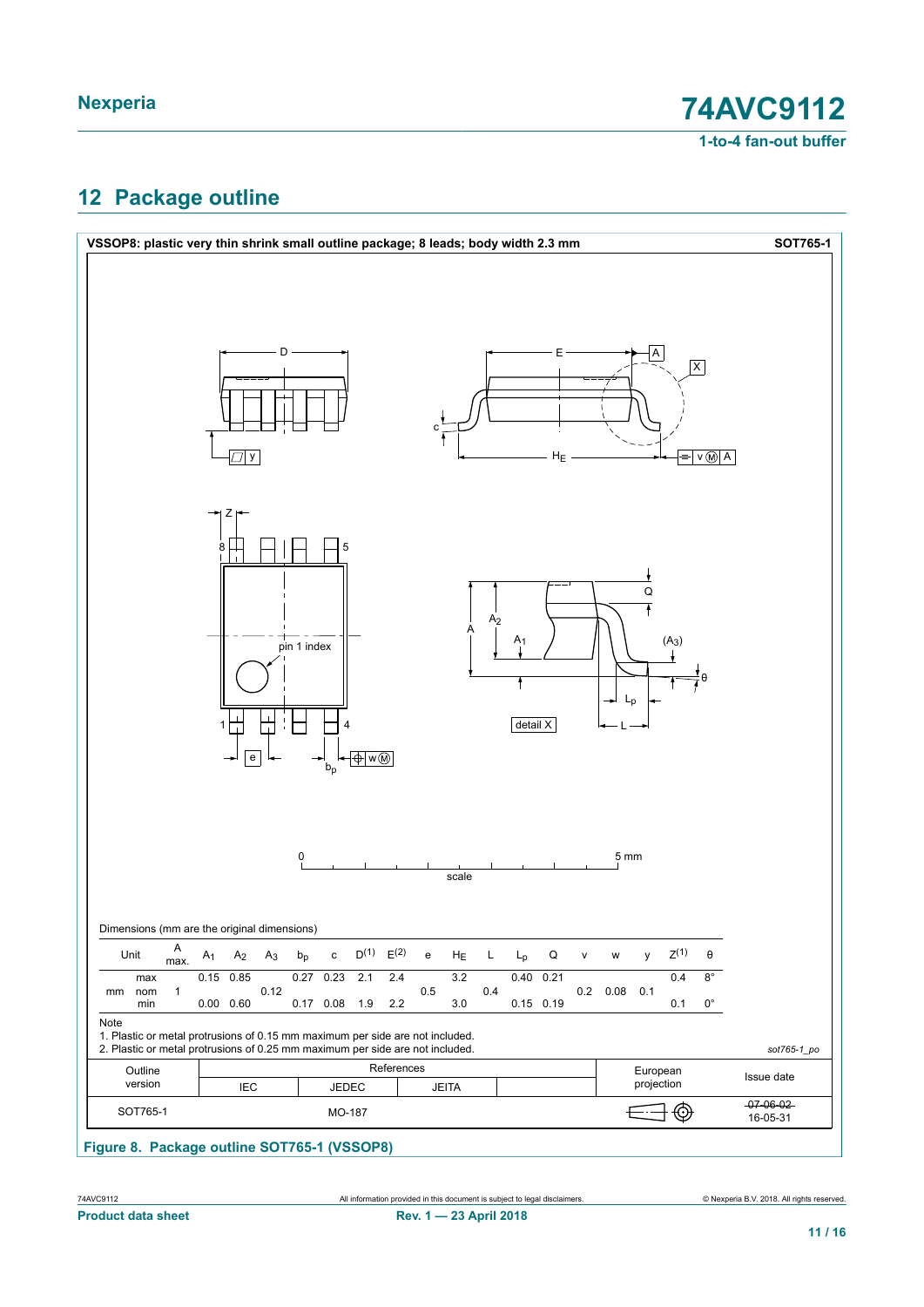#### **1-to-4 fan-out buffer**

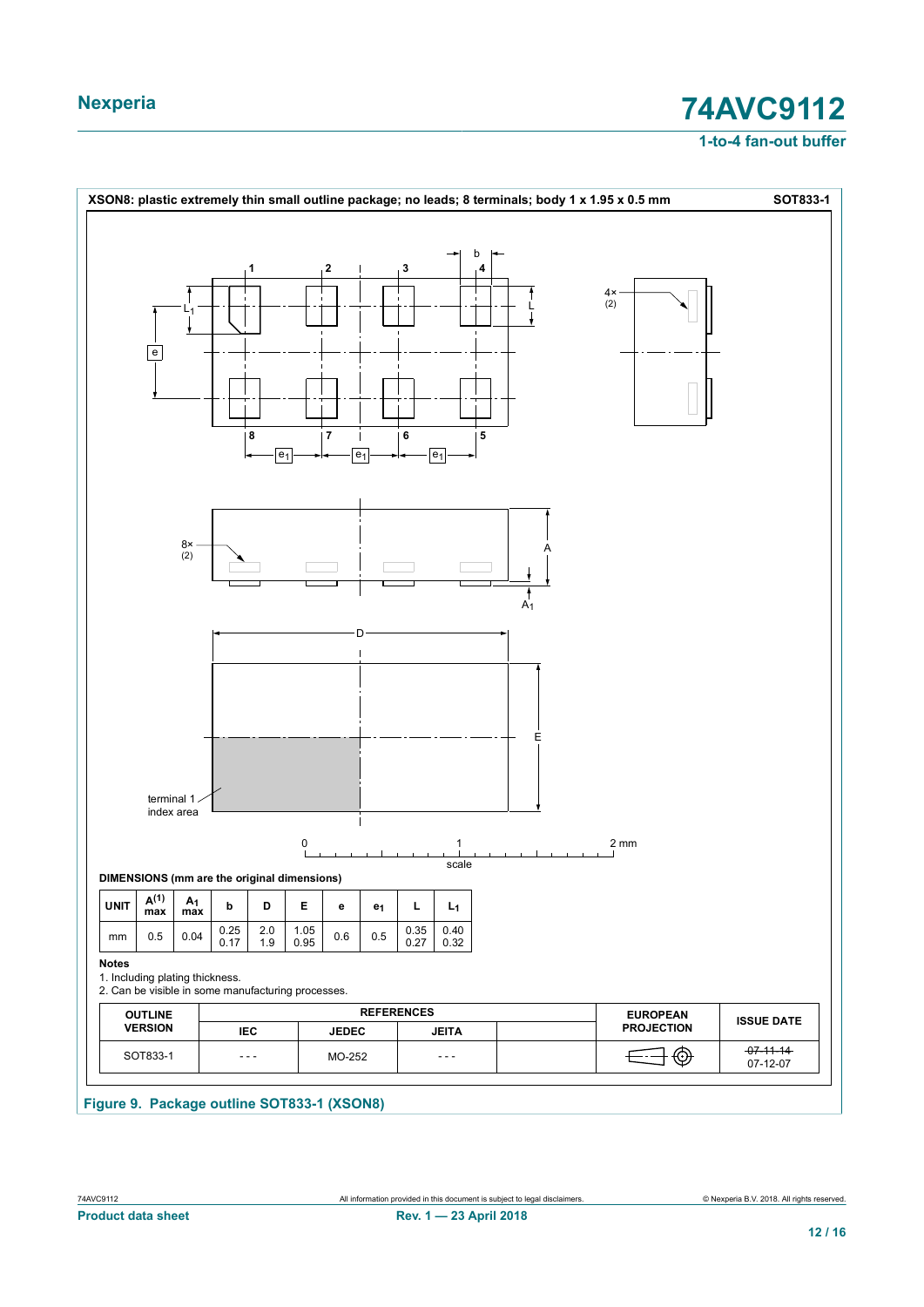**1-to-4 fan-out buffer**

## <span id="page-12-0"></span>**13 Abbreviations**

| <b>Table 14. Abbreviations</b> |                             |  |  |  |
|--------------------------------|-----------------------------|--|--|--|
| Acronym                        | <b>Description</b>          |  |  |  |
| <b>CDM</b>                     | <b>Charged Device Model</b> |  |  |  |
| <b>DUT</b>                     | Device Under Test           |  |  |  |
| <b>ESD</b>                     | ElectroStatic Discharge     |  |  |  |
| HBM                            | Human Body Model            |  |  |  |

## <span id="page-12-1"></span>**14 Revision history**

| <b>Table 15. Revision history</b> |  |
|-----------------------------------|--|
|-----------------------------------|--|

| Document ID   | Release date | <b>Data sheet status</b> | Change notice | <b>Supersedes</b> |
|---------------|--------------|--------------------------|---------------|-------------------|
| 74AVC9112 v.1 | 20180423     | Product data sheet       |               |                   |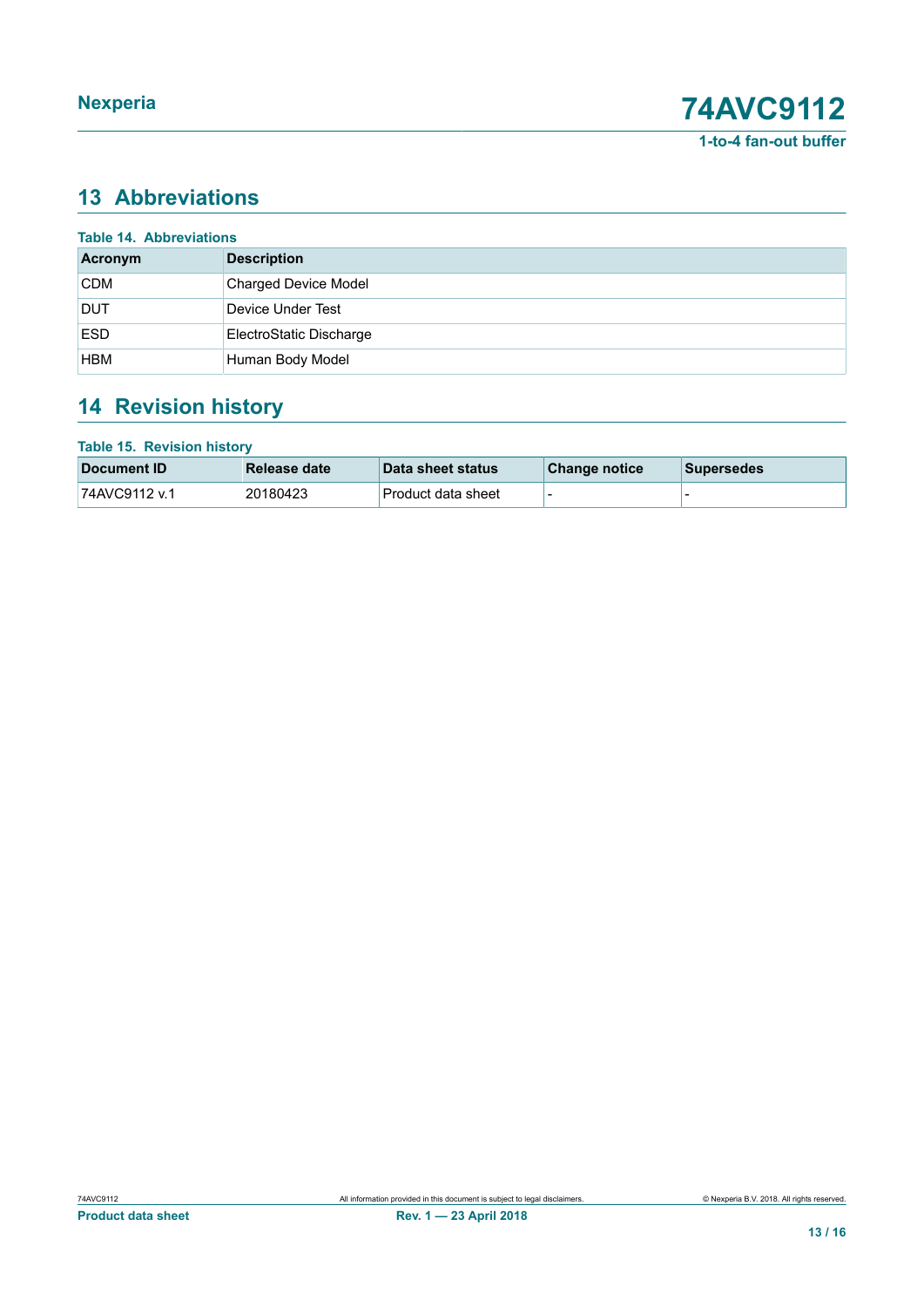## <span id="page-13-0"></span>**15 Legal information**

#### **15.1 Data sheet status**

| Document status <sup>[1][2]</sup> | Product status <sup>[3]</sup> | <b>Definition</b>                                                                        |
|-----------------------------------|-------------------------------|------------------------------------------------------------------------------------------|
| Objective [short] data sheet      | Development                   | This document contains data from the objective specification for product<br>development. |
| Preliminary [short] data sheet    | Qualification                 | This document contains data from the preliminary specification.                          |
| Product [short] data sheet        | Production                    | This document contains the product specification.                                        |

[1] Please consult the most recently issued document before initiating or completing a design.

[2] The term 'short data sheet' is explained in section "Definitions".<br>[3] The product status of device(s) described in this document may [3] The product status of device(s) described in this document may have changed since this document was published and may differ in case of multiple devices. The latest product status information is available on the Internet at URL http://www.nexperia.com.

#### **15.2 Definitions**

**Draft** — The document is a draft version only. The content is still under internal review and subject to formal approval, which may result in modifications or additions. Nexperia does not give any representations or warranties as to the accuracy or completeness of information included herein and shall have no liability for the consequences of use of such information.

**Short data sheet** — A short data sheet is an extract from a full data sheet with the same product type number(s) and title. A short data sheet is intended for quick reference only and should not be relied upon to contain detailed and full information. For detailed and full information see the relevant full data sheet, which is available on request via the local Nexperia sales office. In case of any inconsistency or conflict with the short data sheet, the full data sheet shall prevail.

**Product specification** — The information and data provided in a Product data sheet shall define the specification of the product as agreed between Nexperia and its customer, unless Nexperia and customer have explicitly agreed otherwise in writing. In no event however, shall an agreement be valid in which the Nexperia product is deemed to offer functions and qualities beyond those described in the Product data sheet.

#### **15.3 Disclaimers**

**Limited warranty and liability** — Information in this document is believed to be accurate and reliable. However, Nexperia does not give any representations or warranties, expressed or implied, as to the accuracy or completeness of such information and shall have no liability for the consequences of use of such information. Nexperia takes no responsibility for the content in this document if provided by an information source outside of Nexperia. In no event shall Nexperia be liable for any indirect, incidental, punitive, special or consequential damages (including - without limitation lost profits, lost savings, business interruption, costs related to the removal or replacement of any products or rework charges) whether or not such damages are based on tort (including negligence), warranty, breach of contract or any other legal theory. Notwithstanding any damages that customer might incur for any reason whatsoever, Nexperia's aggregate and cumulative liability towards customer for the products described herein shall be limited in accordance with the Terms and conditions of commercial sale of Nexperia.

**Right to make changes** — Nexperia reserves the right to make changes to information published in this document, including without limitation specifications and product descriptions, at any time and without notice. This document supersedes and replaces all information supplied prior to the publication hereof.

**Suitability for use** — Nexperia products are not designed, authorized or warranted to be suitable for use in life support, life-critical or safety-critical systems or equipment, nor in applications where failure or malfunction of an Nexperia product can reasonably be expected to result in personal injury, death or severe property or environmental damage. Nexperia and its suppliers accept no liability for inclusion and/or use of Nexperia products in such equipment or applications and therefore such inclusion and/or use is at the customer's own risk.

**Applications** — Applications that are described herein for any of these products are for illustrative purposes only. Nexperia makes no representation or warranty that such applications will be suitable for the specified use without further testing or modification. Customers are responsible for the design and operation of their applications and products using Nexperia products, and Nexperia accepts no liability for any assistance with applications or customer product design. It is customer's sole responsibility to determine whether the Nexperia product is suitable and fit for the customer's applications and products planned, as well as for the planned application and use of customer's third party customer(s). Customers should provide appropriate design and operating safeguards to minimize the risks associated with their applications and products. Nexperia does not accept any liability related to any default, damage, costs or problem which is based on any weakness or default in the customer's applications or products, or the application or use by customer's third party customer(s). Customer is responsible for doing all necessary testing for the customer's applications and products using Nexperia products in order to avoid a default of the applications and the products or of the application or use by customer's third party customer(s). Nexperia does not accept any liability in this respect.

**Limiting values** — Stress above one or more limiting values (as defined in the Absolute Maximum Ratings System of IEC 60134) will cause permanent damage to the device. Limiting values are stress ratings only and (proper) operation of the device at these or any other conditions above those given in the Recommended operating conditions section (if present) or the Characteristics sections of this document is not warranted. Constant or repeated exposure to limiting values will permanently and irreversibly affect the quality and reliability of the device.

**Terms and conditions of commercial sale** — Nexperia products are sold subject to the general terms and conditions of commercial sale, as published at http://www.nexperia.com/profile/terms, unless otherwise agreed in a valid written individual agreement. In case an individual agreement is concluded only the terms and conditions of the respective agreement shall apply. Nexperia hereby expressly objects to applying the customer's general terms and conditions with regard to the purchase of Nexperia products by customer.

**No offer to sell or license** — Nothing in this document may be interpreted or construed as an offer to sell products that is open for acceptance or the grant, conveyance or implication of any license under any copyrights, patents or other industrial or intellectual property rights.

**Export control** — This document as well as the item(s) described herein may be subject to export control regulations. Export might require a prior authorization from competent authorities.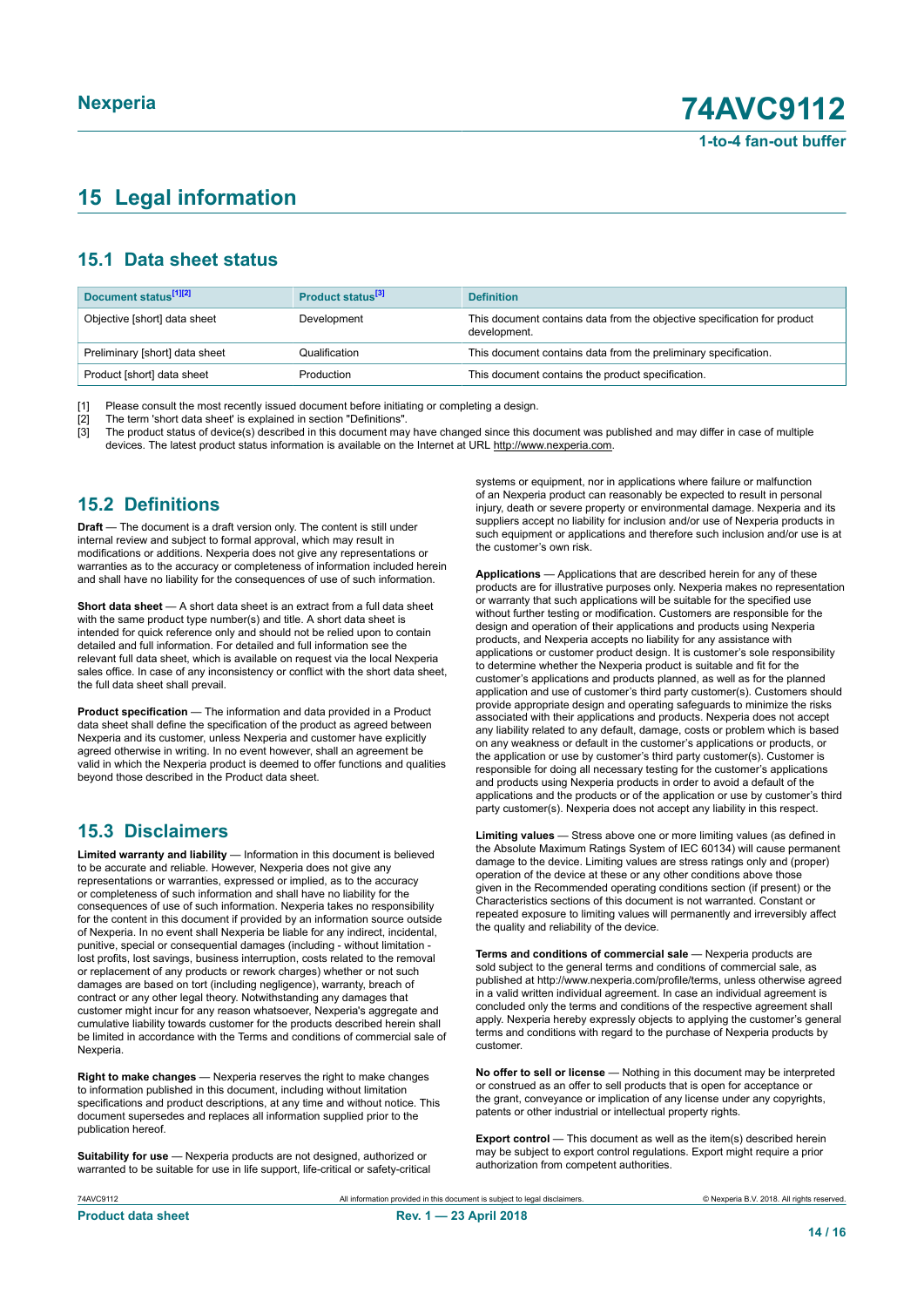#### **1-to-4 fan-out buffer**

**Non-automotive qualified products** — Unless this data sheet expressly states that this specific Nexperia product is automotive qualified, the product is not suitable for automotive use. It is neither qualified nor tested in accordance with automotive testing or application requirements. Nexperia accepts no liability for inclusion and/or use of non-automotive qualified products in automotive equipment or applications. In the event that customer uses the product for design-in and use in automotive applications to automotive specifications and standards, customer (a) shall use the product without Nexperia's warranty of the product for such automotive applications, use and specifications, and (b) whenever customer uses the product for automotive applications beyond Nexperia's specifications such use shall be solely at customer's own risk, and (c) customer fully indemnifies Nexperia for any liability, damages or failed product claims resulting from customer

design and use of the product for automotive applications beyond Nexperia's standard warranty and Nexperia's product specifications.

**Translations** — A non-English (translated) version of a document is for reference only. The English version shall prevail in case of any discrepancy between the translated and English versions.

#### **15.4 Trademarks**

Notice: All referenced brands, product names, service names and trademarks are the property of their respective owners.